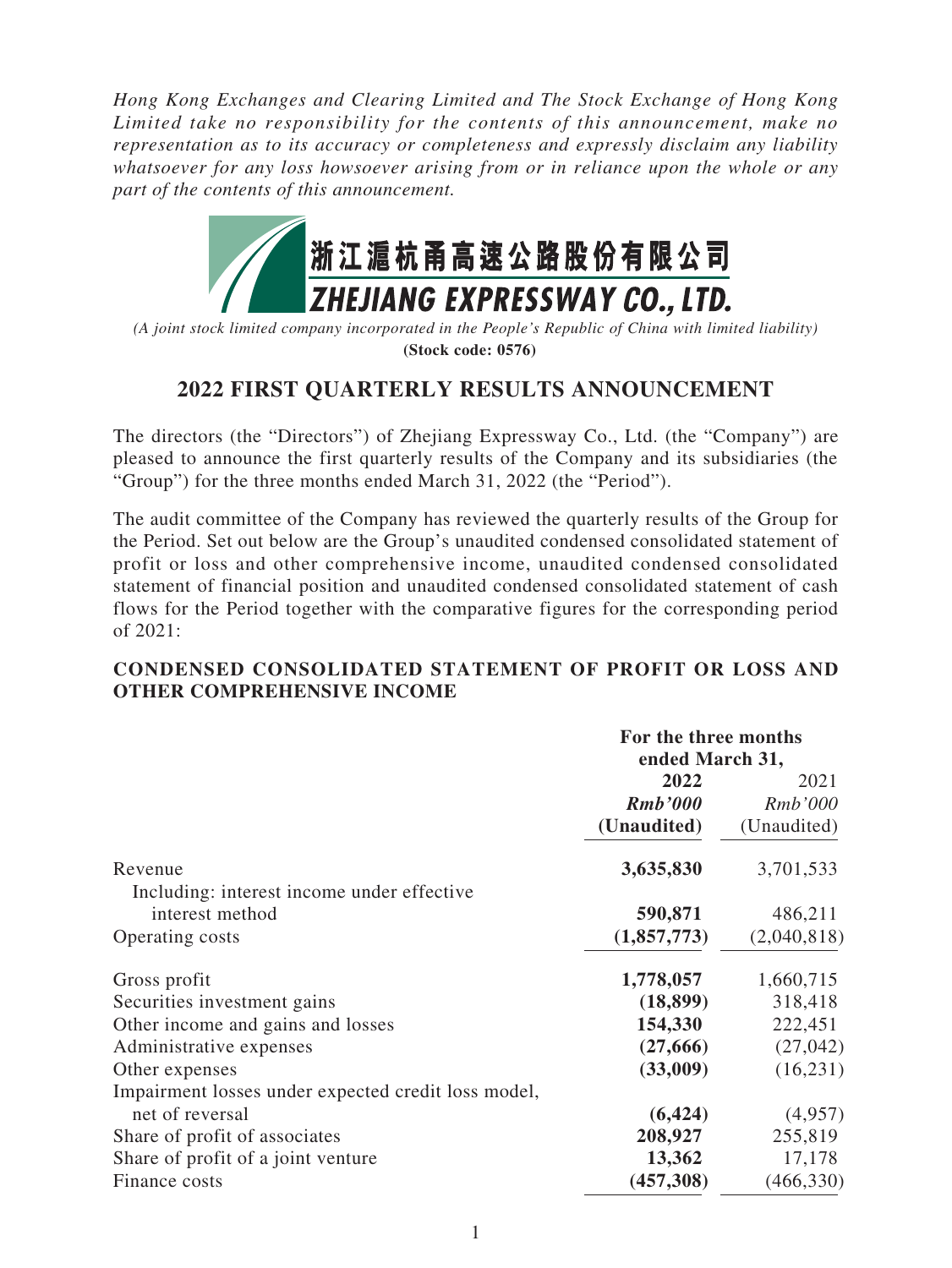|                                                                                                                                                                                                                                                                            | For the three months<br>ended March 31, |                                   |
|----------------------------------------------------------------------------------------------------------------------------------------------------------------------------------------------------------------------------------------------------------------------------|-----------------------------------------|-----------------------------------|
|                                                                                                                                                                                                                                                                            | 2022<br><b>Rmb</b> '000<br>(Unaudited)  | 2021<br>Rmb'000<br>(Unaudited)    |
| Profit before tax<br>Income tax expense                                                                                                                                                                                                                                    | 1,611,370<br>(314, 727)                 | 1,960,021<br>(440, 045)           |
| Profit for the Period                                                                                                                                                                                                                                                      | 1,296,643                               | 1,519,976                         |
| Other comprehensive income<br>Items that may be reclassified subsequently<br>to profit or loss:<br>Exchange differences on translation of financial<br>statements of foreign operations<br>Share of other comprehensive loss of an associate, net of<br>related income tax | (2,920)                                 | 2,389<br>(4,714)                  |
| Other comprehensive loss for the Period, net of income<br>tax                                                                                                                                                                                                              | (2,920)                                 | (2,325)                           |
| Total comprehensive income for the Period                                                                                                                                                                                                                                  | 1,293,723                               | 1,517,651                         |
| Profit for the Period attributable to:<br>Owners of the Company<br>Non-controlling interests                                                                                                                                                                               | 1,084,860<br>211,783<br>1,296,643       | 1,229,347<br>290,629<br>1,519,976 |
| Total comprehensive income attributable to:<br>Owners of the Company<br>Non-controlling interests                                                                                                                                                                          | 1,083,682<br>210,041<br>1,293,723       | 1,225,667<br>291,984<br>1,517,651 |
| Earnings per share<br>Basic (Rmb cents)                                                                                                                                                                                                                                    | 24.98                                   | 28.31                             |
| Diluted (Rmb cents)                                                                                                                                                                                                                                                        | 23.00                                   | 27.08                             |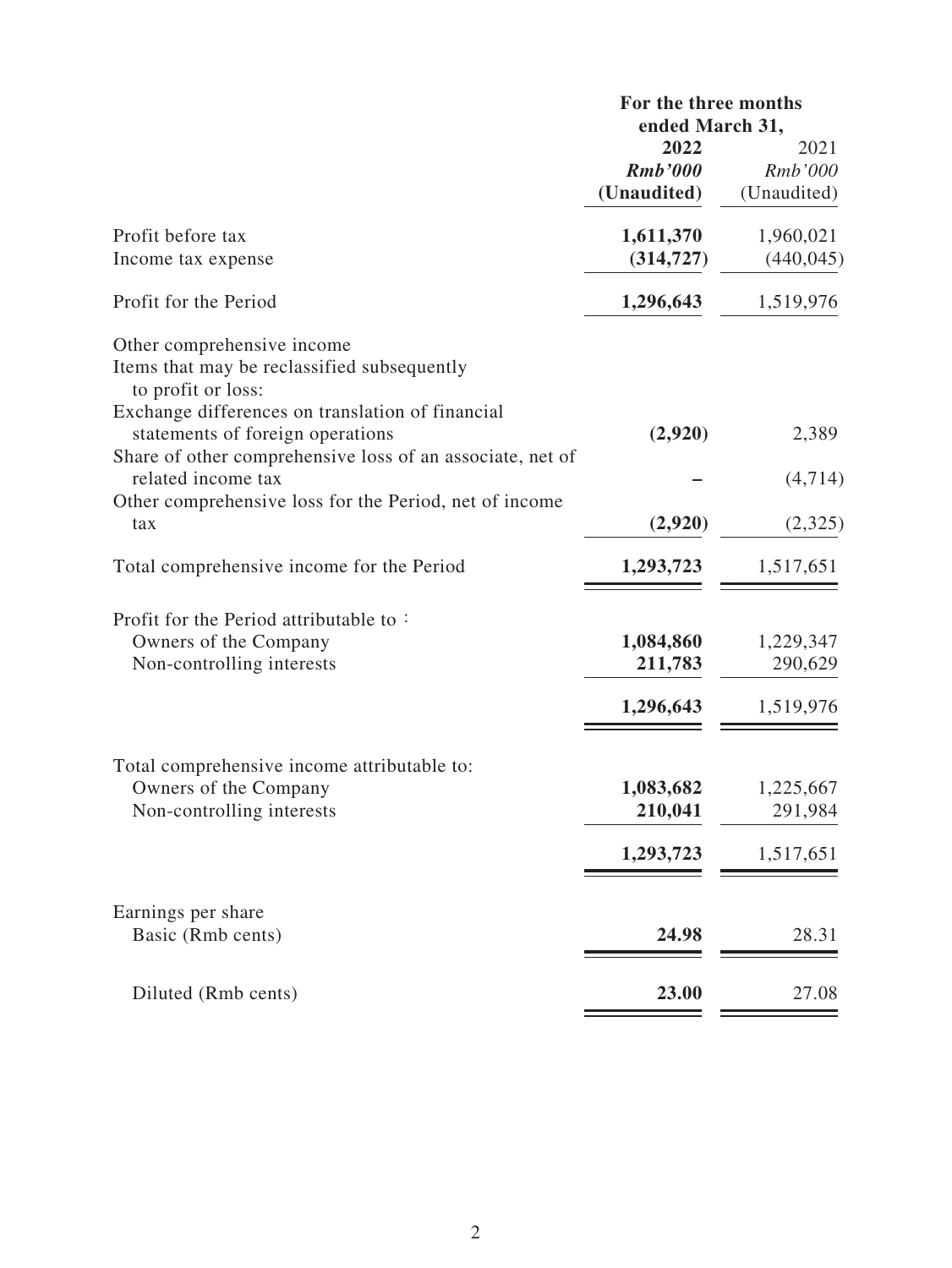## **CONDENSED CONSOLIDATED STATEMENT OF FINANCIAL POSITION**

|                                              | As at       | As at        |
|----------------------------------------------|-------------|--------------|
|                                              | March 31,   | December 31, |
|                                              | 2022        | 2021         |
|                                              | Rmb'000     | Rmb'000      |
|                                              | (Unaudited) | (Audited)    |
| Non-current assets                           | 44,741,883  | 45,453,364   |
| Current assets                               | 127,682,936 | 130,843,318  |
| <b>Current liabilities</b>                   | 90,683,665  | 97,700,214   |
| Net current assets                           | 36,999,271  | 33, 143, 104 |
| Total assets less current liabilities        | 81,741,154  | 78,596,468   |
| Non-current liabilities                      | 36,024,406  | 34, 173, 443 |
|                                              | 45,716,748  | 44,423,025   |
| Capital and reserves                         |             |              |
| Share capital                                | 4,343,115   | 4, 343, 115  |
| Reserves                                     | 23,891,050  | 22,807,227   |
| Equity attributable to owners of the Company | 28,234,165  | 27,150,342   |
| Non-controlling interests                    | 17,482,583  | 17,272,683   |
|                                              | 45,716,748  | 44,423,025   |
|                                              |             |              |